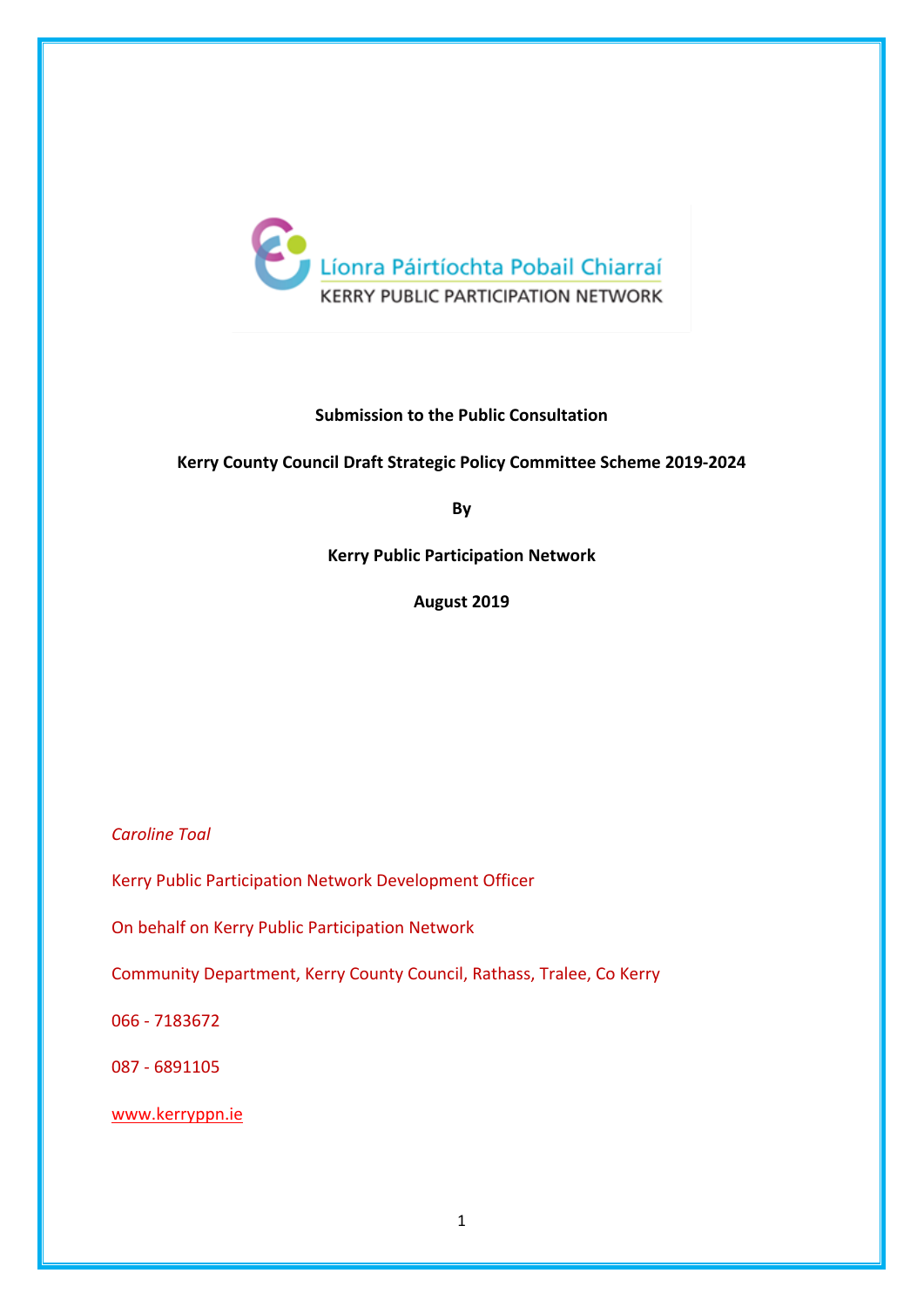#### **Introducing County Kerry Public Participation Network**

County Kerry Public Participation Network (PPN) was established in July 2014 under the directive of the Department of the Environment, Community & Local Government and in accordance with legislation in the Local Government Reform Act 2014 (Section 46). Public Participation Networks were established to be an independent structure that would become the main link through which local authorities connect with the community, voluntary and environmental sectors in a process to facilitate communities to articulate a diverse range of views and interests within the local government system.

County Kerry PPN has 670 registered member groups; some of these groups are networks in their own right. PPN representatives serve as a voice for the community on structures.

| <b>Board, Committee, Group or Forum Name</b>      |
|---------------------------------------------------|
| Local Community Development Committee / Local     |
| <b>Area Group</b>                                 |
|                                                   |
| <b>Joint Policing Committee</b>                   |
| <b>SPC: Economic Dev and Enterprise</b>           |
| <b>SPC: Operations</b>                            |
| <b>SPC: Tourism, Culture, Arts and Recreation</b> |
| <b>SPC: Quality of Life</b>                       |
| <b>Kerry Age Friendly -</b>                       |
| Kerry Refugee Resettlement Programme              |
| <b>Local Sports Partnership</b>                   |
| <b>Kerry Community Awards</b>                     |
| <b>Kerry ETB</b>                                  |
| <b>Kerry County Childcare Committee</b>           |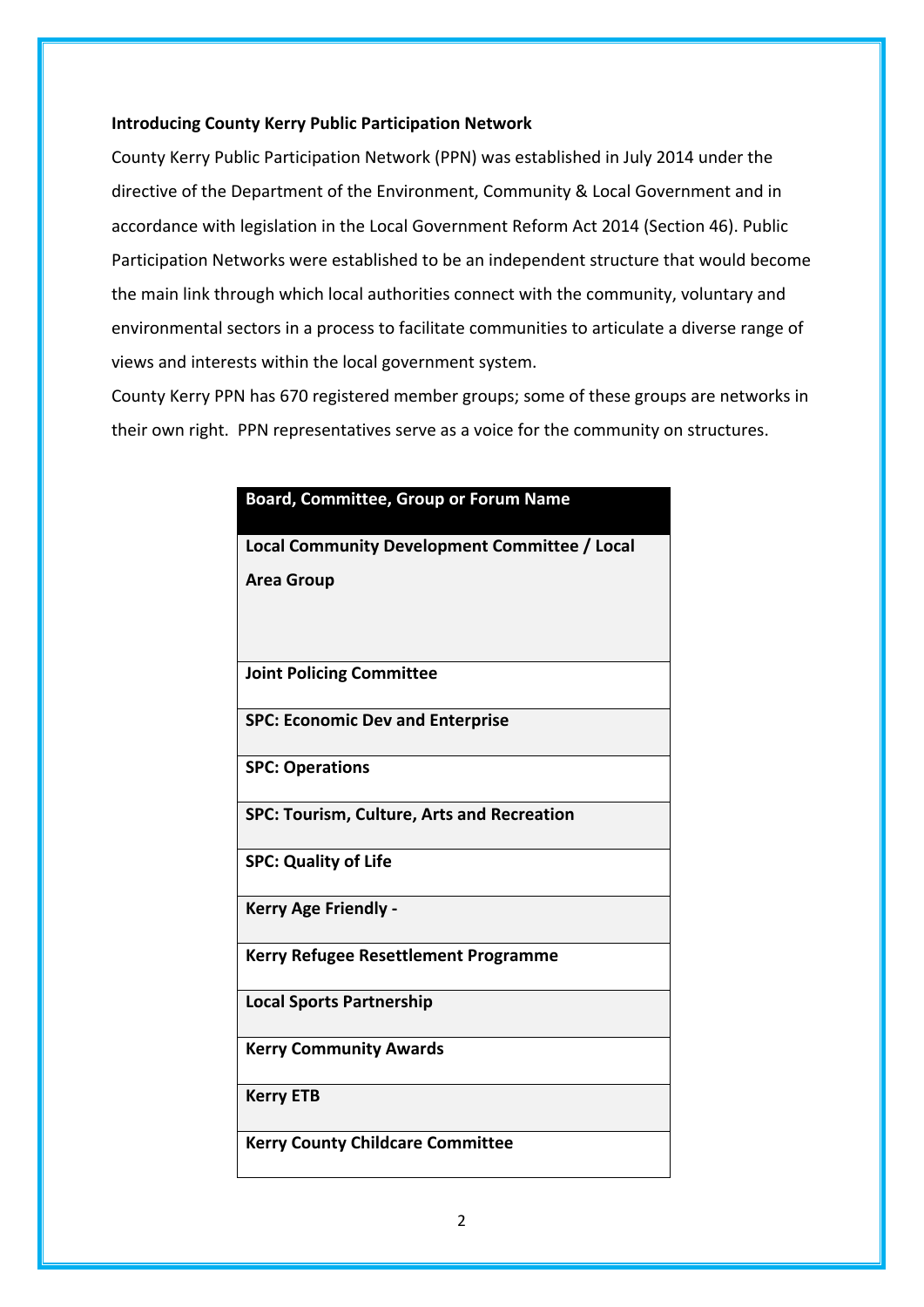Kerry PPN Representatives strive to ensure that the needs of the community sector are prioritised within local policy processes.

## **Draft Strategic Policy Committee Scheme 2019-2024**

## **SPC Framework configuration**

Kerry PPN accepts that the five proposed SPCs sectors that are represented on the Strategic Policy Committee covers all the Kerry County Council services

- 1. Economic Development, Enterprise, Tourism and Community SPC
- 2. Roads, Transportation and Marine SPC
- 3. Environment, Climate Change and Emergency Planning SPC
- 4. Housing SPC
- 5. Culture, Heritage and the Gaeltacht SPC

That the SPC Scheme is written in **User Friendly Language** and that the paragraph below is rewritten in user friendly language to ensure clarity of purpose.

The primary role of the Strategic Policy Committees is to assist Kerry County Council in the formulation, development and review of policy. The SPC arrangement harnesses the experience and expertise of relevant external bodies and enhance the overall role of Councillors by providing a platform for an input into policy formulation at an early stage. It is essential that SPC's will continue to have a function in other non-statutory policy fields such as:

- Policy related to development of Work Programmes and the establishment of priorities for particular services.
- Consideration of the needs of people with disabilities in the formulation and implementation of relevant policies.
- The strategic monitoring of Local Authority services
- Integration of sustainability principles to particular services.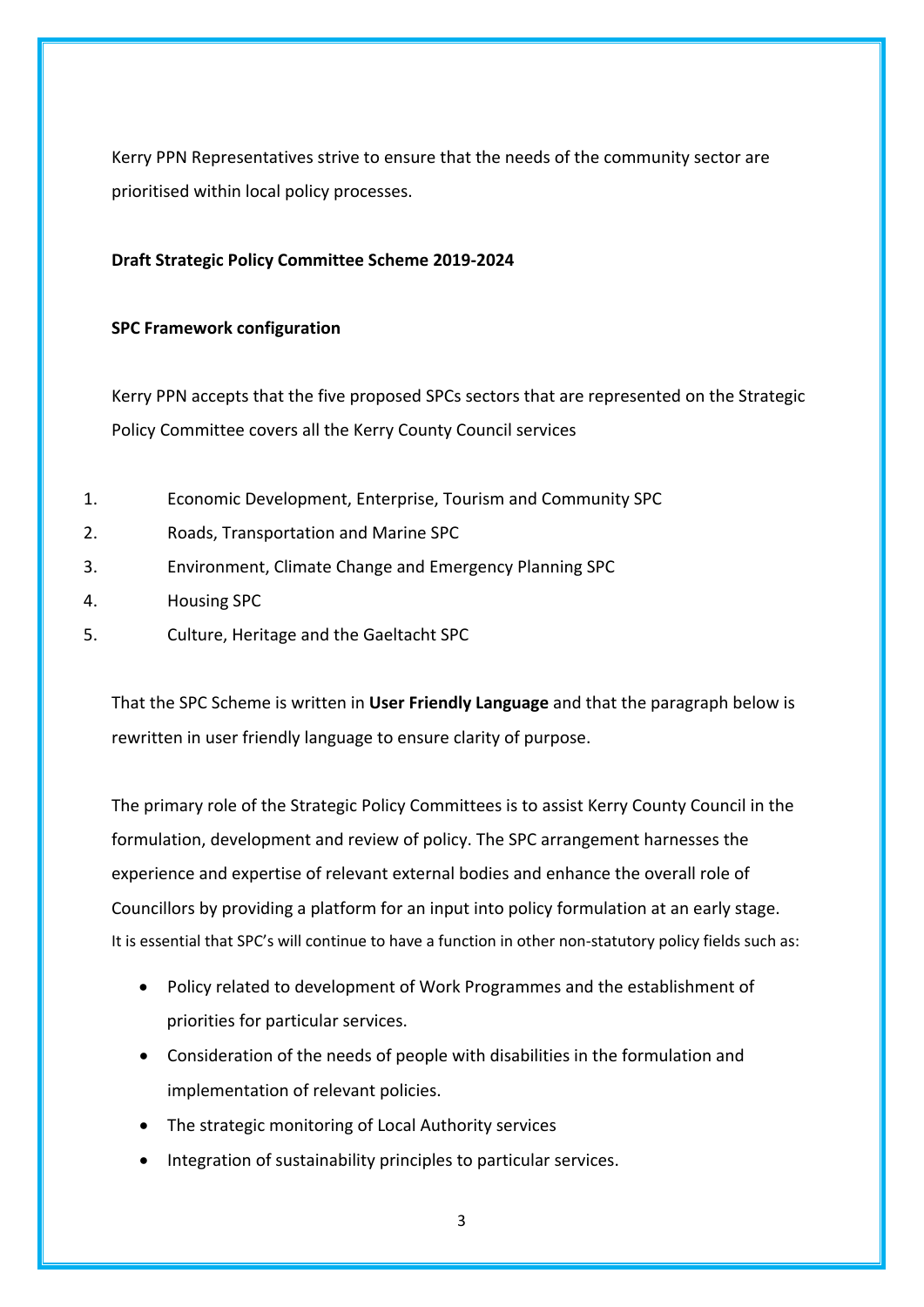These Committees will not have power to decide or determine Council Policy; this power will continue to be a function of the Council acting as a Body. However, if the Strategic Policy Committee system is to work in a meaningful way, it will be important that the Council take full cognisance of the work of the Committees when deciding on policy matters.

The establishment of the proposed new or renamed structured Strategic Policy Committees such as **Environment, Climate Change and Emergency Planning SPC** and **Housing SPC** is a welcome reflection of our changing society and the importance placed on these two very important crisis's that is facing our communities and society as a whole.

**'Climate Change: A Cross-Party Consensus for Action'** published in March 2019, by the Joint Oireachtas committee on Climate Action. This action plan highlights the importance of making decision and how decisions made today will impact the present and future generations. Chapter 3 outlines very clear recommendations that should be stringently followed and implemented.

*3.3 'Local authorities have significant structures and experience in engaging citizens through their planning functions, particularly local area planning and as facilitators of the Public Participation Networks (PPNs). They can also effectively contribute to climate action in the fulfilment of their existing statutory functions. Climate change considerations should be addressed across all local authority plans, policies and activities including through their existing Strategic Policy Committees (SPCs) and a dedicated new Climate Change SPC for climate action.'*

*3.4 'Government must continue its support of Local Community Development Committees (LCDCs) and PPNs, financed through the Department of Rural and Community Development, as both offer the potential to act as key drivers of effective local action. However, there is currently no specific mandate for these bodies to address climate change.*

*The Committee recommends that the PPNs and LCDCs be fully utilized and supported with additional resources to address climate change as part of their remit and to build capacity among communities to carry out projects which directly tackle climate change starting in Budget 2020'*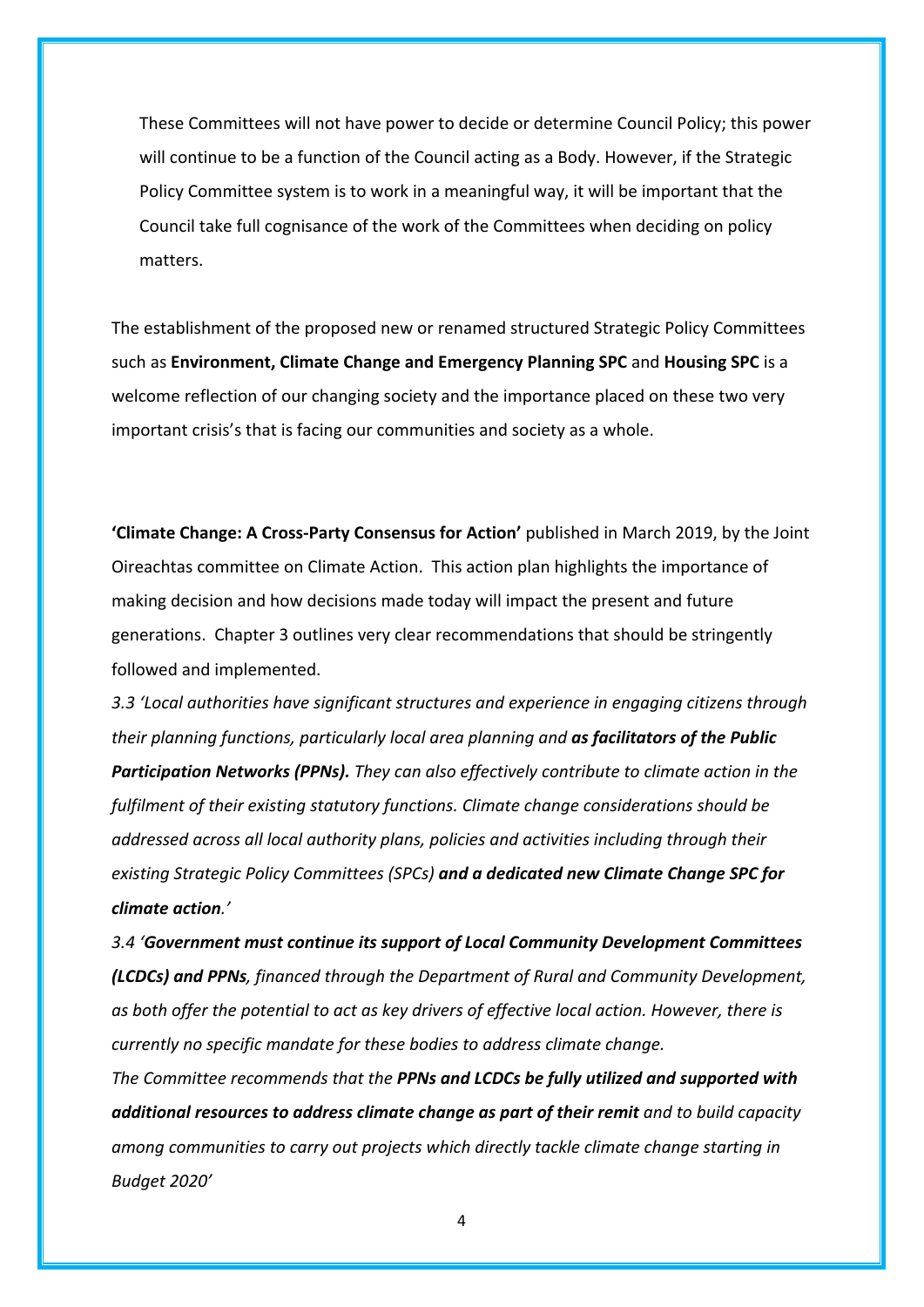*3.6 'The Committee recommends: The Department of Communications, Climate Action and Environment should enable each local authority to establish or designate a Climate Change Strategic Policy Committee (SPC), to be incorporated into the SPC schemes for each Local Authority after June 2019. External representation on this SPC should be inclusive of all social, economic and environmental stakeholder groups. (Section 3.3)'*

#### **'Climate Action Plan 2019 – To tackle climate breakdown launched in June 2019**

In Chapter 5, **Citizen Engagement, Community Leadership and Just Transition**, it states "*We will engage and empower citizens and communities to take local action by linking to existing and new networks and clustering initiatives, using the NDCA and Local Authority structures. The Climate Action Regional Offices will lead a step-up in climate action within Local Authorities…….The Public Participation Network (PPN) will be leveraged to share information and knowledge, as well as a means to animate local community groups to get involved in climate action initiatives. There are currently approximately 15,000 community organisations registered with 31 PPNs"*

**Strategic Policy Committees - Meetings, Procedures and Standing Orders, and some recommendations.**

PPNs were developed on the recommendation of the Working Group on Citizen Engagement which reported in late 2013. Volunteer-led organisations make a significant contribution to the social, cultural, economic and environmental fabric of Ireland. The Kerry PPN is at the heart of the community and is the voice of the community and this should be reflected in the importance that is placed on the situation of the **Community** within the SPC Scheme

It is a recommendation that a  $6<sup>th</sup>$  Strategic Policy Committee be established –

**Community and Equality SPC**. It was felt very strongly that the Community element which is included within the Economic Development, Enterprise, Tourism and Community SPC is more like a tag on at the end and contained within a large remit of enterprise, tourism and economic development , it would be completely swamped and would not be given the equal time and space it deserves. According to the Central Statistics Office in 2015 , over 520,000

5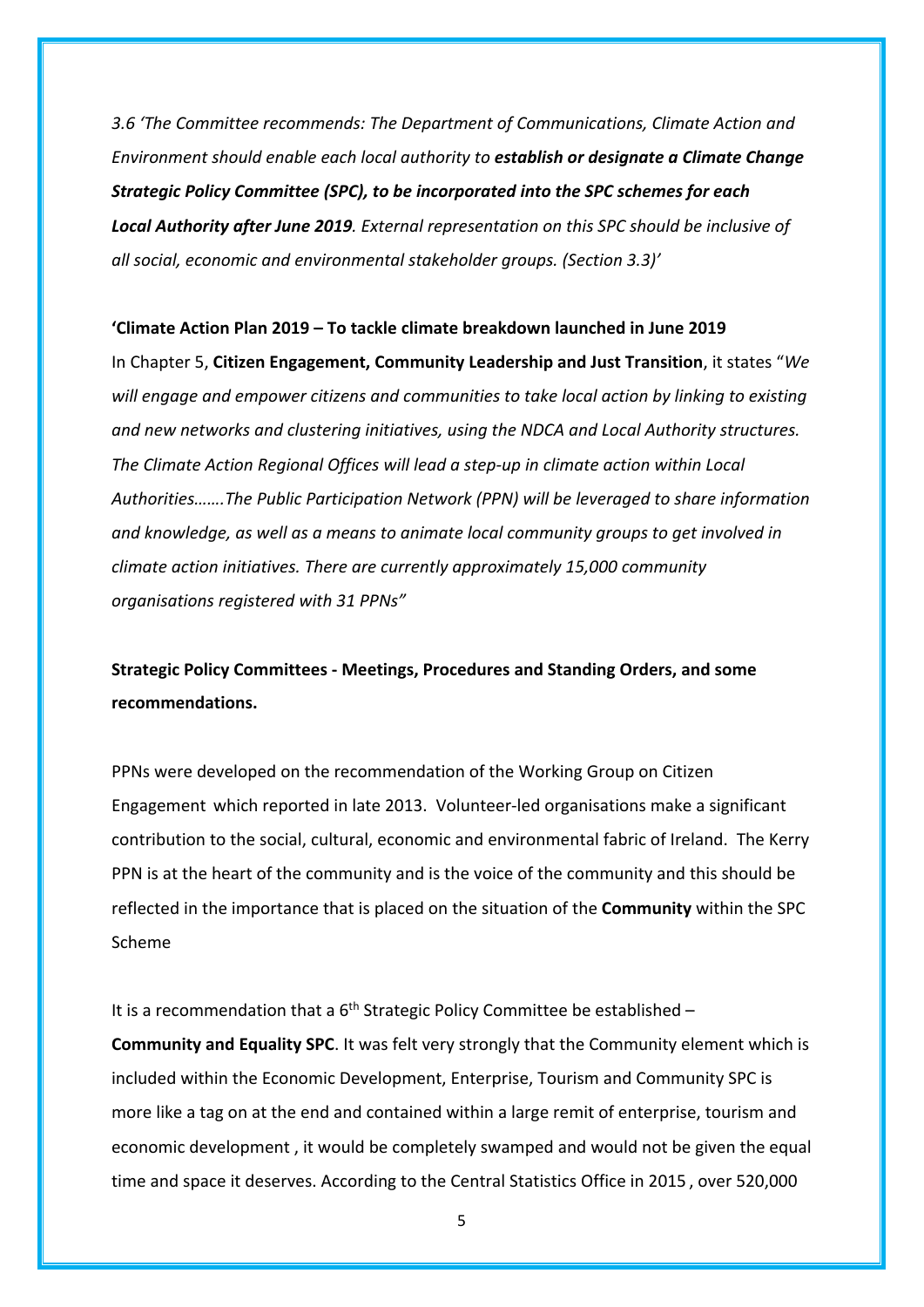people volunteer in organisations with an equivalent annual value of €1bn annually (based on minimum wage).

If a 6th SPC **Community and Equality SPC** cannot be established, than maybe consider looking at renaming Culture, Heritage and the Gaeltacht SPC to include the essential community element which makes up all sectors within our community.

It was acknowledged that the SPC had work in the past and worked well, and when the meetings did take place, it provided an opportunity to present new ideas. However, the last SPC Scheme fell far short on any type of delivery and lead to a lot of frustration by the PPN representatives attending the meetings. Under the new scheme, there needs to be more transparency and more accountability

- Each SPC should have a focused Annual Work plan and that **each SPC should have a PPN standing item on the agenda** so that the representative has an opportunity to feed back at each meeting. This is an essential element in order to ensure citizen participation and engagement. There should be clear measured actions, who needs to be involved and that this is monitored and evaluated at each meeting. The SPC structure should be established in such a proactive manner and after each meeting, the Kerry PPN is issued with written updates that can be put on the Kerry PPN website.
- There should be a clear calendar of meetings at least 4 per year and that these dates are circulated to all the representatives who sit on the SPC's and are highlighted on KCC website and the Kerry PPN website.
- That these dates are adhered to, except in exceptional explained circumstances.
- This is particularly important for PPN representatives on SPCs as they are there to represent the PPN as a whole and it is important that they have the opportunity to consult with their Linkage Group/Thematic Network ahead of SPC meetings.
- All SPC representatives are nominated from various groups / organisations, so it is imperative that they have the opportunity to consult with their nominating body ahead of SPC meetings and be able to report back to them in a timely fashion.

6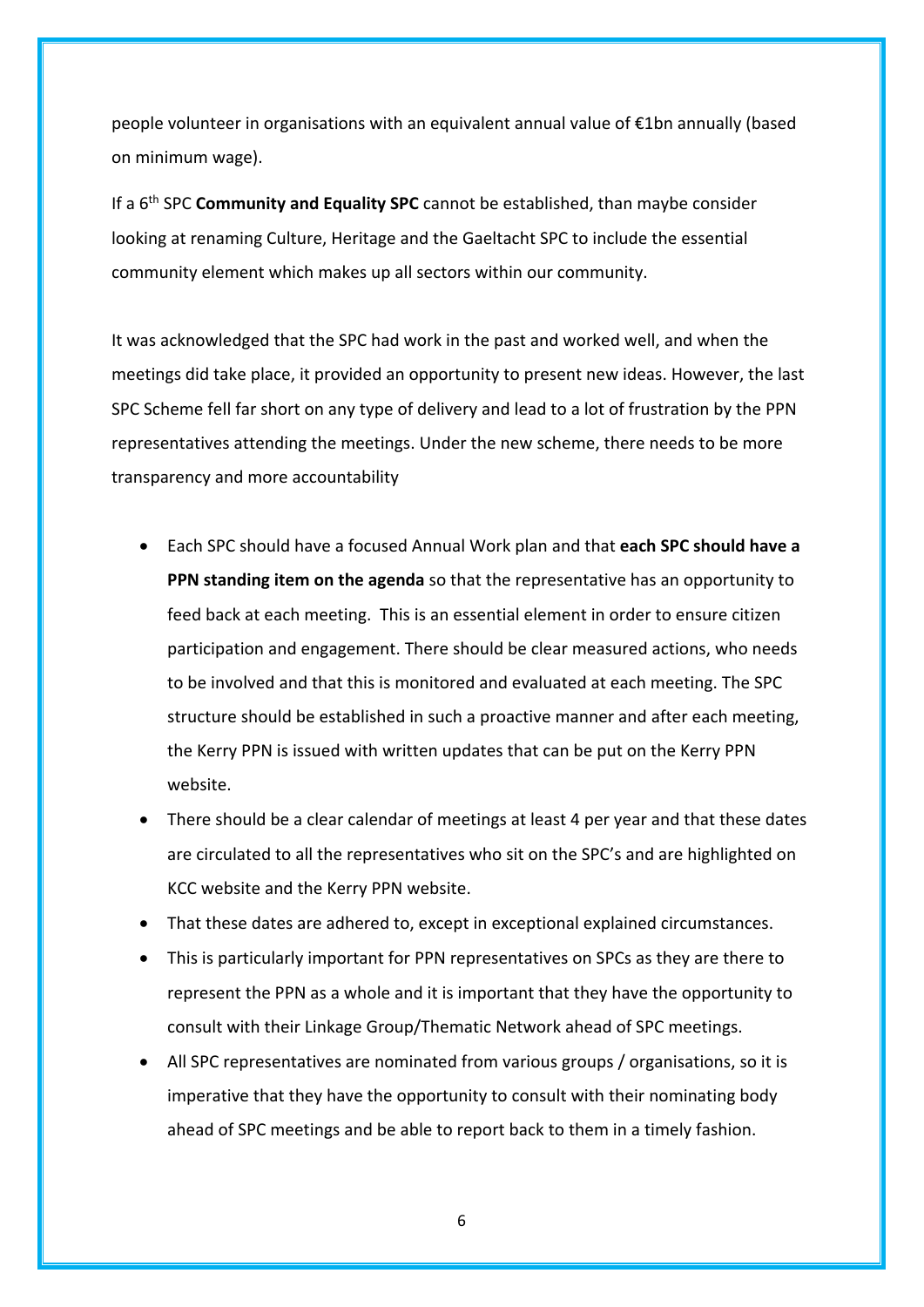- That clear standing orders are established which include the schedule of meetings, the place of meetings, the notice of meetings and the order of business: all representatives have the opportunity to feed into the agenda and that this along with any supporting documentation is circulated in a timely manner to all.
- **Ban the use of Mobile phones** Contained within the standing orders would be the use of mobile phones – the feedback from the SPC representatives is that they feel very strongly about the open and disrespectful use of mobile phones in meetings and the coming and going of public representatives: so it needs to be documented that mobile phones cannot be used at a meeting. It displays bad example, little commitment to the process and little or no respect to the other representatives attending the meetings.
- That the Chairs of each SPC are held more accountable for the effective and efficient running of the meeting and the full inclusion and participation of all.
- If a PPN representative does not attend an SPC meeting, the PPN are notified immediately so that this can be followed up on by the PPN.
- This is essential in order to ensure the smooth effective running and outcomes from the SPCS.
- Elements such as the Service Delivery Plan are not included, which SPC is this under?
- **Communication strategy** is drawn up this will outline the two way flow of information. It has been highlighted by SPC representatives that even after attending meetings, suggestions they have made are not reflected in the minutes and decisions made at the SPC meetings are left and members attending are not informed of the update and due to the time lapse between meetings, this is an issue and they are not afforded with the information that they can bring back to the community groups.
- **On page 11 of the draft SPC Scheme point 4 states "**Nominations from the Community/Voluntary Sector will only be considered by groups registered on the County Register of Community and Voluntary Groups in accordance with the rules of the Register". **This should read Kerry Public Participation Network Register**.
- On the whole it was felt that less rubber stamping is required, less political grandstanding by counsellors which prevent the effective running of the meetings.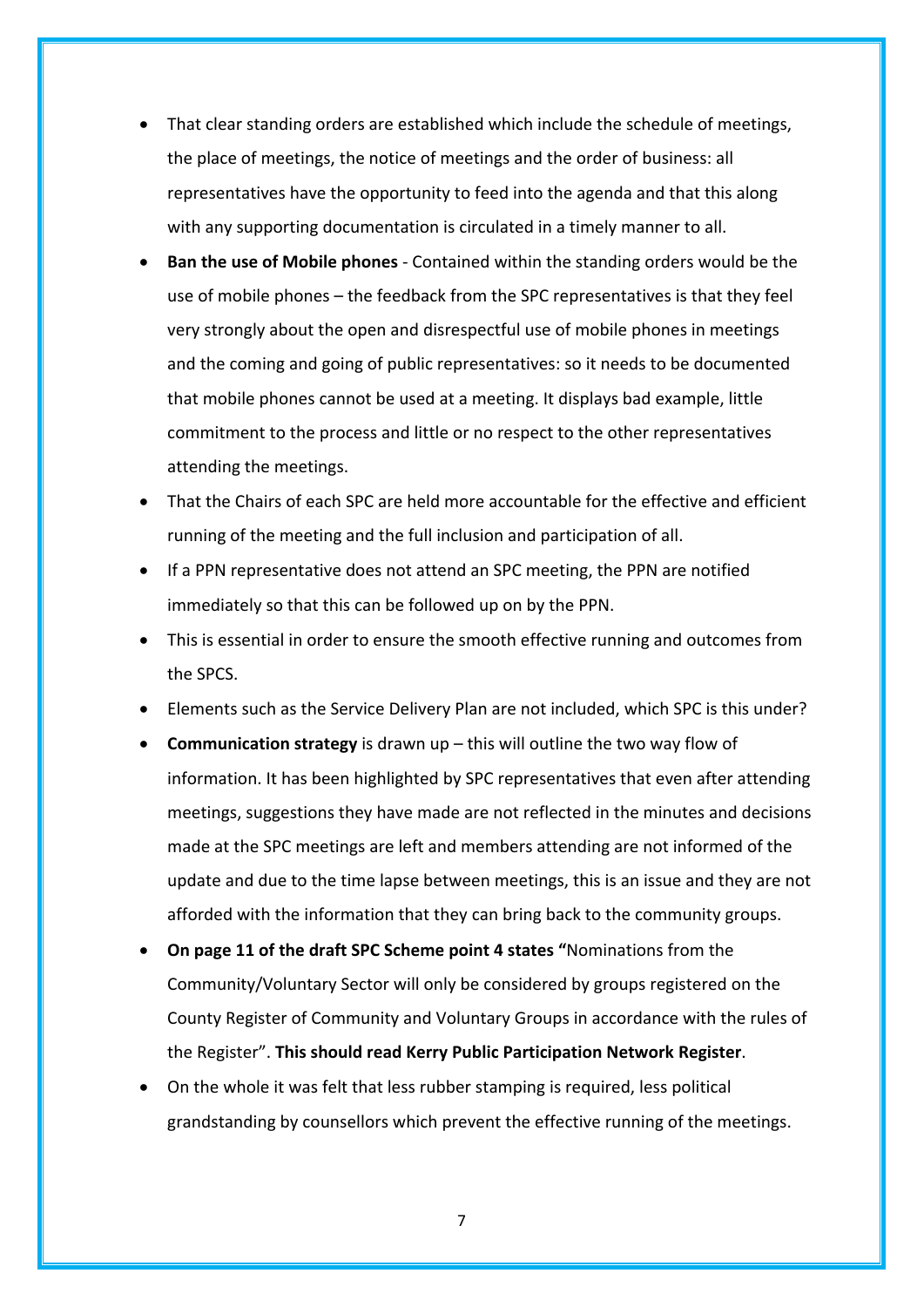- **Awareness and training** in relation to SPCs should be made available at the earliest stages, it is essential that all members on the SPC's are clearly aware of the representation, the role and remit and how the Kerry PPN is structured.
- Recognition that PPN representatives are **Volunteers,** and that the Local Authority recognises this fact and facilitates the representatives with regards to meeting times to ensure full attendance, participation and engagement.
- **Lobbying Act 2015 – that a Transparency Code** is included in the new SPC Scheme. Many Local Authorities across Ireland include this as standard such as Galway, Cork City Clare and Meath to name some.

That Kerry PPN Representatives Charter, which sets out the role and responsibilities of the PPN's Representatives, is circulated to all members of the SPC to ensure full understanding of the role and participation of a PPN representative on a SPC. This Charter underpins the mutual respect and expected behaviours of all PPN Stakeholders. Kerry PPN representative's term is 5 years with the opportunity of sitting for a second term.

Kerry PPN circulated the KCC Draft SPC scheme to all our member groups encouraging them to engage with this process and called a joint meeting of all PPN Secretariat members and all PPN representatives that sit on various committees in order that they could input into this submission. We also circulated a PPN Representative Feedback sheet and asked all representatives to fill it in : 2 questions were posed - what had worked well and what needed to be improved.

It is widely acknowledged that open and inclusive policy-making increases public participation, enhances transparency and accountability, builds civic capacity and leads to increased buy-in and better decision-making. The PPN structure is designed to be a key player in delivering this vision in Ireland.